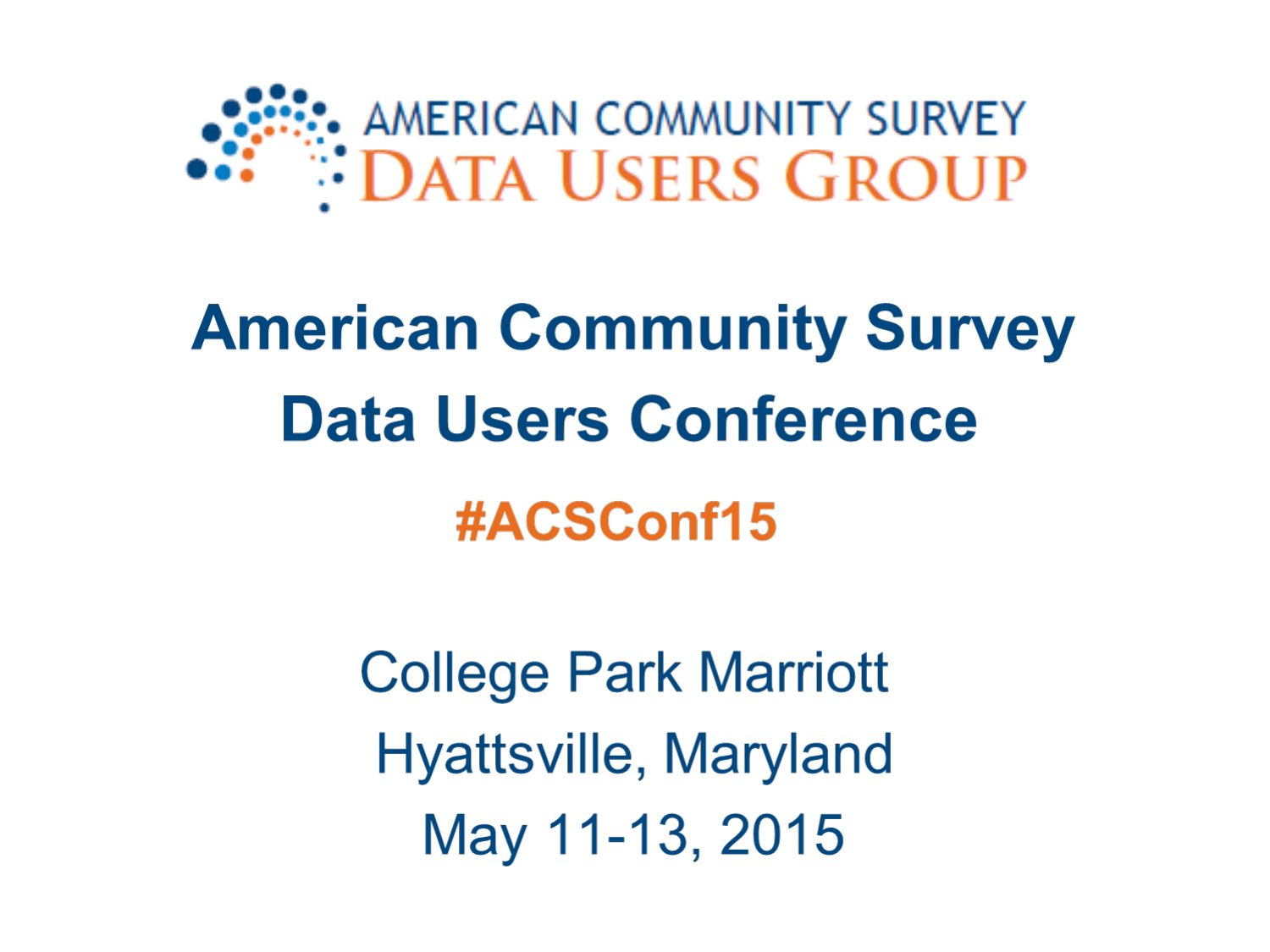

- **PRB and Sabre Systems established the group** in partnership with U.S. Census Bureau
- Goal is to help data users communicate with each other about key ACS data issues and applications
- Membership is free and open to all ACS data users
- A 13-member Steering Committee formed to help guide the selection of topics and activities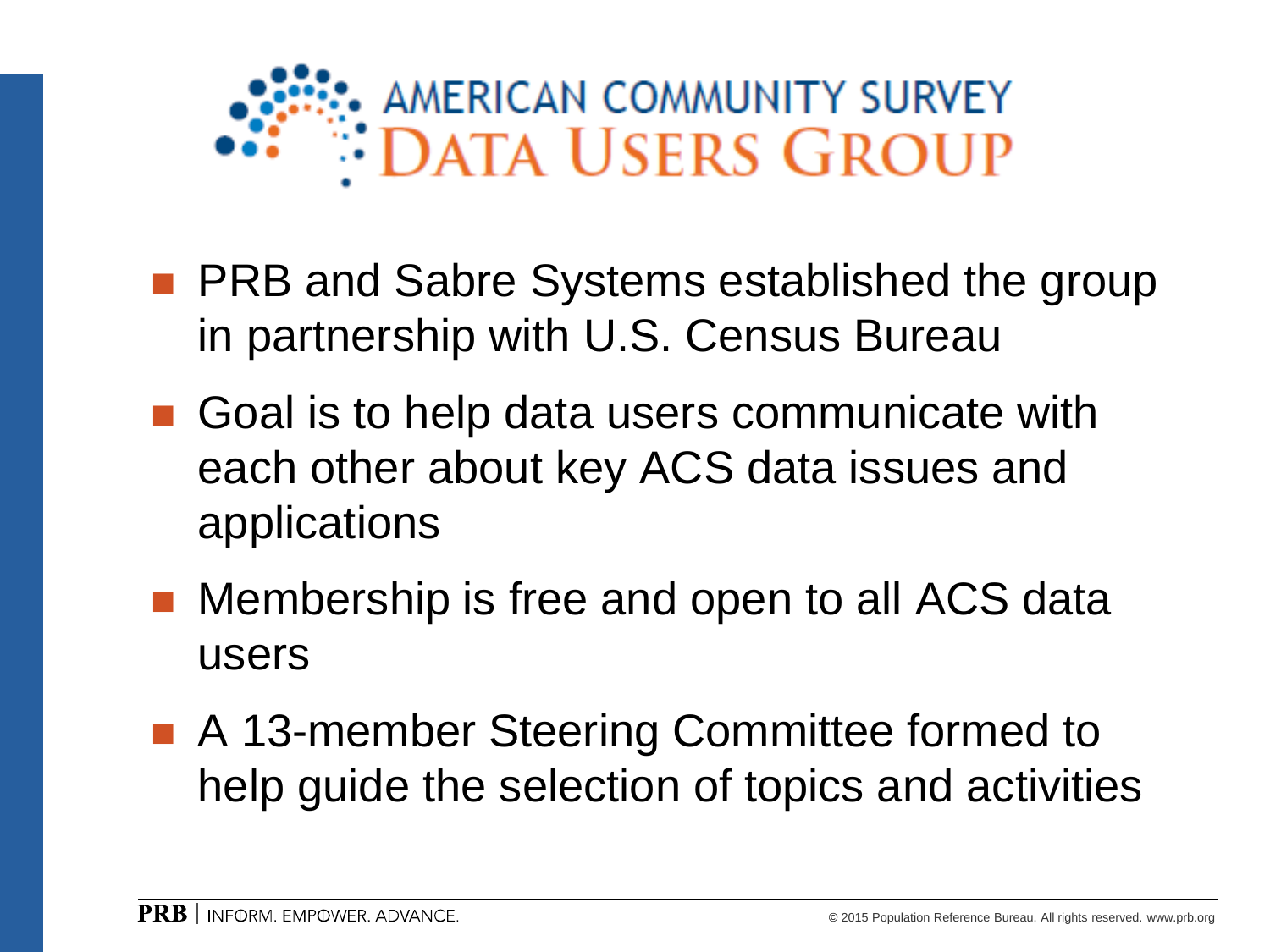### Why do we need an ACS Data Users Group?

- Complex survey, always changing
	- **New questions, methods, data products**
- **ACS** is widely used by diverse group of stakeholders, many working in isolation
- **Unmet need related to ACS data and** issues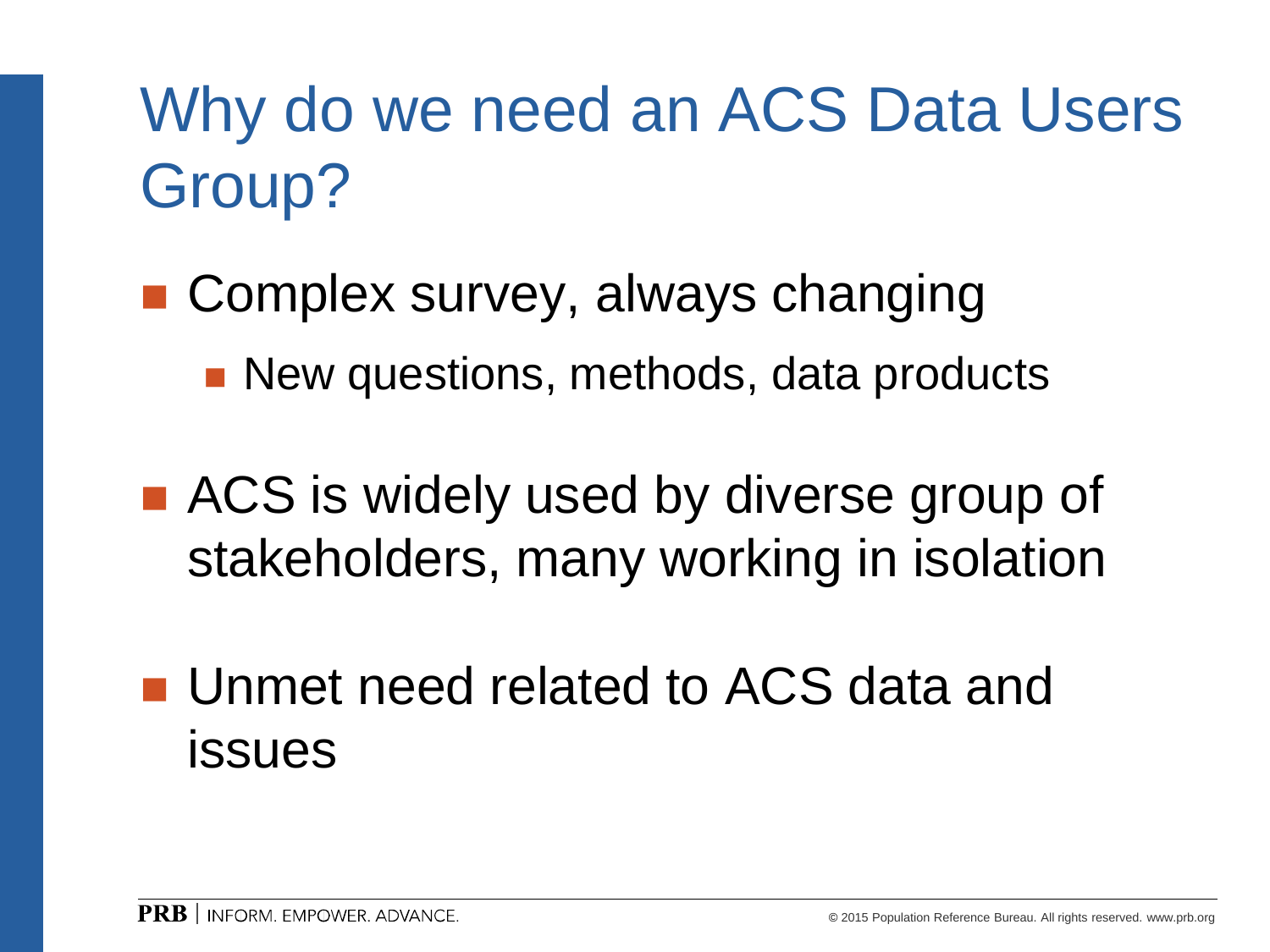### **Activities**

■ Webinars on ACS data issues and applications

- **Using the ACS to Measure Health Insurance Coverage** (March 2015)
- Combining ACS Data with Other Data Sources (Feb. 2015)
- Sessions at professional meetings
- Annual ACS Data Users Conference
	- **First in Washington, DC in May 2014**
	- Second in Hyattsville, MD in May 2015
- Website and Online Community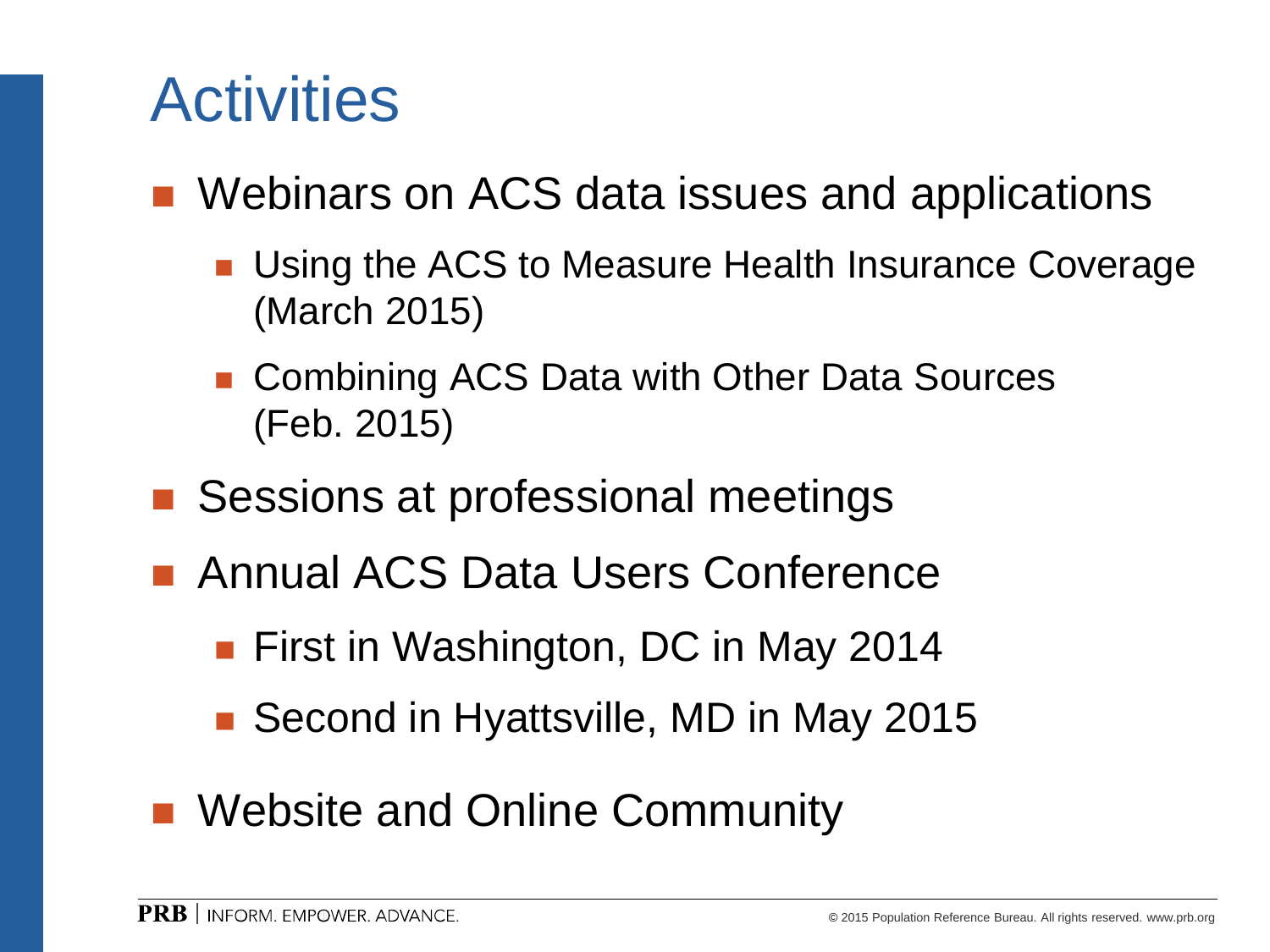



#### **JOIN THE ACS ONLINE COMMUNITY**

Join the American Community Survey (ACS) Online Community, where people can share messages, materials, and announcements related to ACS data, methods, and events. And review a brief tutorial for new community members.

#### 2ND ANNUAL ACS DATA USERS CONFERENCE

#### ACS Data Users Conference (#ACSConf15)

Register Now for the 2nd annual ACS Data Users Conference, to be held on May 11-13, 2015 at the College Park Marriott Hotel & Conference Center in Hyattsville, Maryland. Space at the conference is limited and registration is on a first come/first served basis. There is no registration fee for the conference but participants are responsible for covering their own expenses, including travel, hotel, and meals. The deadline for registration is Monday May 4th.

#### **Register Now!**

Registration powered by RegOnline